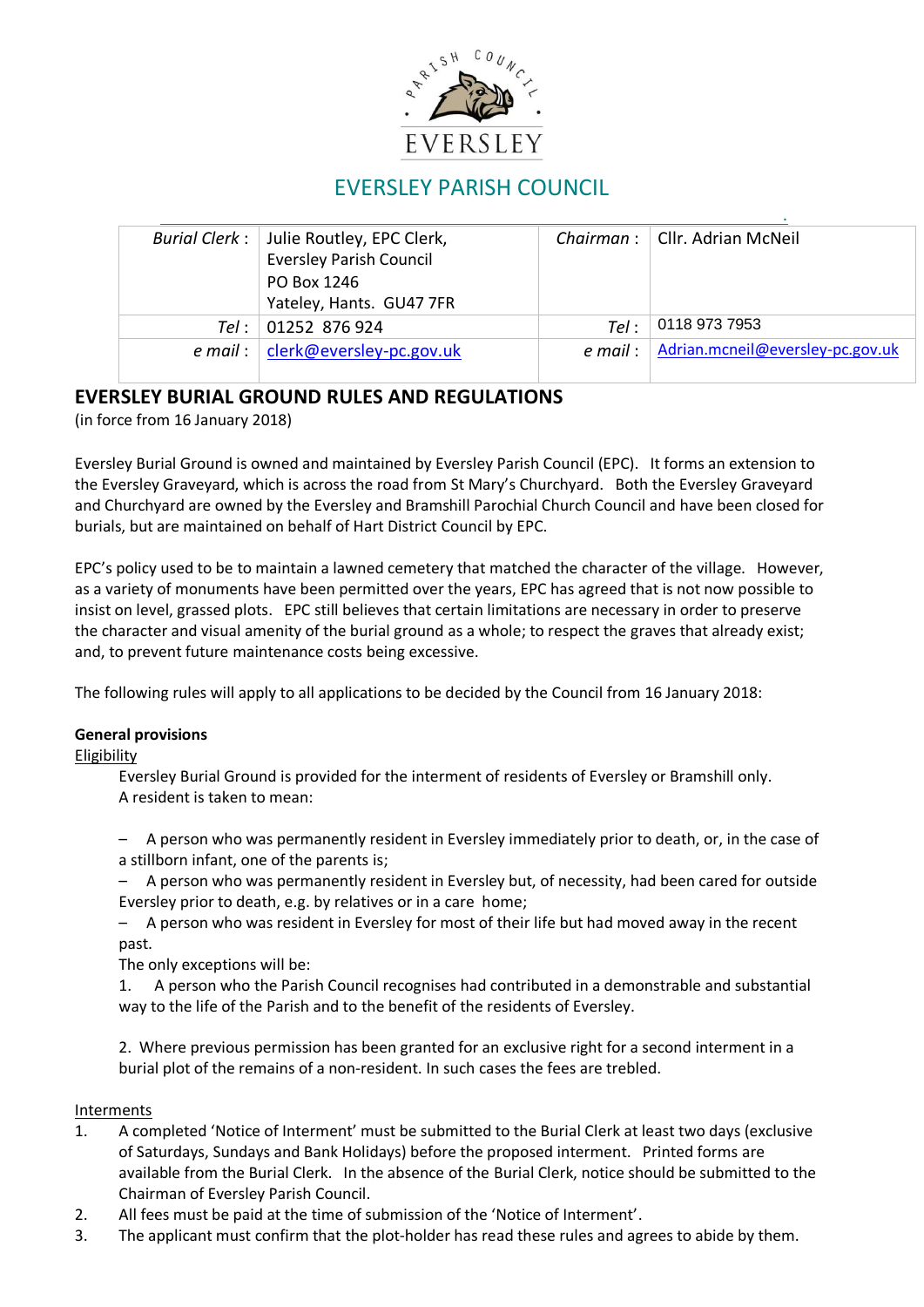- 4. All interments will be in strict rotation and no-one will be allowed to purchase the right of burial in advance or to reserve a plot.
- 5. All necessary arrangements for the digging of graves and the conduct of services must be made by the undertaker or other representative of the deceased.
- 6. All burial plots will be 2.13m. (7') long and 0.91m. (3') wide. They will be separated by grass pathways 0.61m. (2') wide at head and foot and 0.46m. (1'6") at the sides. Plots will be aligned and laid out according to a plan agreed by EPC and available from the Burial Clerk.
- 7. The first interment in any burial plot must be at a minimum depth of 2.14m. (7'), except by special arrangement.
- 8. All ashes plots will be 0.79m. (2'6") long and 0.79m. (2'6") wide. They will be separated by a grass strip 0.46m. (1'6") wide. Plots will be aligned and laid out according to a plan agreed by EPC and available from the Burial Clerk.
- 9. EPC will not permit any further vaults.
- 10. Protective sheeting must be used to protect the turf close to an excavated grave. All turf must be replaced immediately after the interment. The surface of newly filled graves must not be raised higher than 0.23m. (9") and all excess earth must be removed to the designated area. Where graves have settled, earth must be used to restore the surface to ground level.

### Monuments and ornamentation

- 11. Permanent embellishments to a burial plot are restricted to a single monument, (tombstone, tablet, cross, vase, plaque or other memorial stone) at the head of the grave and/or a horizontal ornamentation of the plot. A monument must be no more than 0.92m (3') high, 0.79m (2'6") wide and can be up to 0.30m (1') thick. Simple headstones are preferred as they suit the character of the burial ground. .
- 12. Horizontal ornamentation can consist of kerbs and/or a ledger stone set at ground level or at any level up to 0.52m. (6") above ground level. No 'astroturf' can be used on or around plots.
- 13. Any inscription on the monument, kerbs or ledger stone should include the name of the deceased and appropriate dates. Monuments should be marked with the plot number, at least 0.03m (1") high, on the reverse side in the bottom right hand corner.
- 14. Any monument, kerbs or ledger stone should be set on a plinth of concrete, the surface of which must be 0.03m. (1") below the level of the turf, and extend 0.10m. (4") from the monument, kerb or ledger stone all round.
- 15. Permanent embellishments to an ashes plot are restricted to a single monument or horizontal ornamentation. Any monument must be no more than 0.46m. (1'6") high, 0.79m. (2'6") long and 0.79m. (2'6") wide. It should be marked with the plot number.
- 16. Any inscription should include the name of the deceased and appropriate dates.
- 17. An 'Application to Erect a Monument, Kerb or Ledger stone and Inscription or to add an Inscription to an Existing Monument, Kerb or Ledger stone' must be submitted to the Burial Clerk. No monument, kerbs or ledger stone should be erected unless it has been approved in writing. Fees for the erection of a monument, kerbs or a ledger stone must be paid before the work commences.
- 18. Monuments, kerbs and ledger stones remain the property of the plot-holder, who is responsible for ensuring that they are safe. EPC retains the right to intervene, if a monument is deemed to be unstable or a danger to the public.

### Temporary embellishments

- 19. Plot holders may leave the plot as grass; plant it with flowers or shrubs; place planters or vases; or, place other removable ornaments within the confines of the plot.
- 20. The plot-holder is responsible for keeping the plot tidy and free from debris and litter. They must ensure that vases, flowers and other ornaments do not encroach on grass pathways or adjacent plots; and where graves have settled, earth must be used to restore the surface to ground level. EPC retains the right to remove, without notice, any object that encroaches on pathways or in any way impedes the maintenance of the site. It also retains the right to remove all flowers and shrubs from, and to re-turf, any plot that is not regularly maintained.

### Trees and benches

21. Memorial trees may be planted only at the sites shown on the agreed plan. Every memorial tree must be approved by the Council and should be a small and compact cherry (*prunus*), rowan (*sorbus*) or hawthorn (*crataegus*).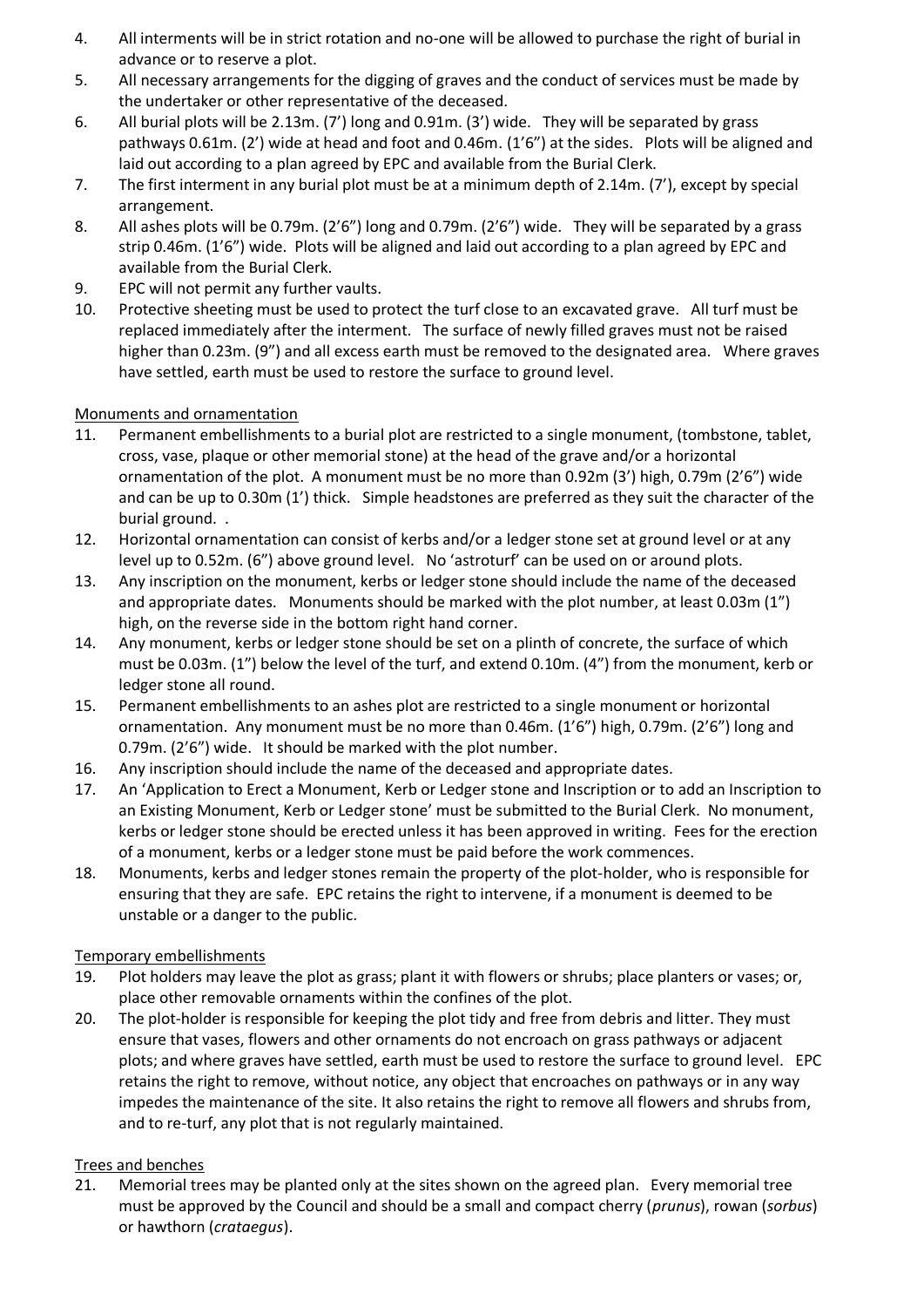22. Memorial benches are only permitted at the sites shown on the agreed plan and must be approved by EPC. No benches can be installed without approval.

### The Burials Register

- 23. A Register of all burials will be kept by the Burials Clerk. Searches of the Register can be made and extracts and certificates of registration can be obtained from the Burial Clerk on payment of the appropriate fee.
- 24. Plot-holders should inform the Burial Clerk if and when their contact details change.

### Conduct in the Burial Ground

- 25. The Burial Ground is a quiet area for peaceful contemplation. Visitors should respect the sanctity of the place and the rights of others. Nothing should be done to cause a nuisance.
- 26. Any damage to monuments or EPC property must be made good by, or at the expense of, the person or persons responsible for the damage.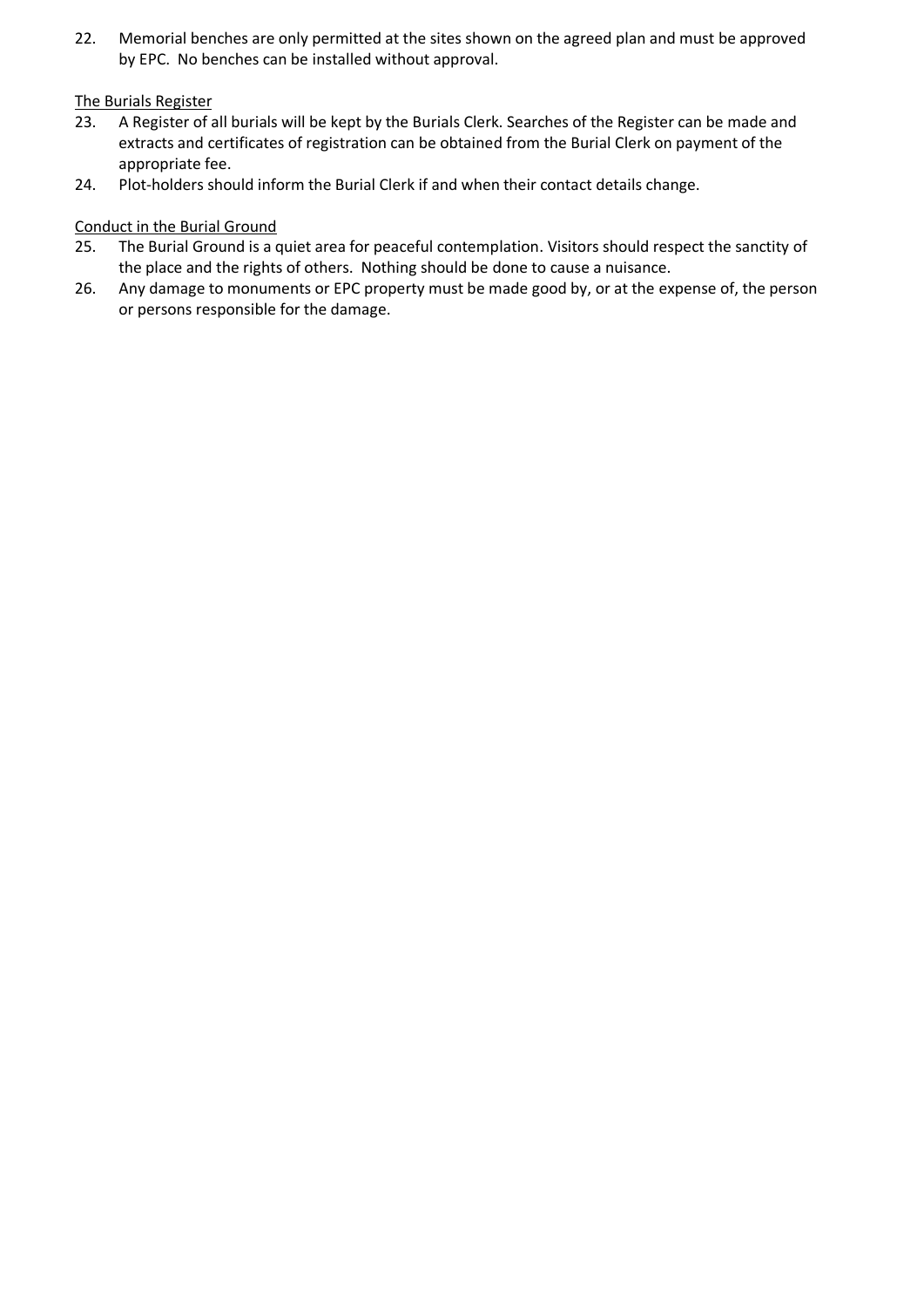|       | Burial Clerk :   Julie Routley, EPC Clerk, |            | Chairman:   Cllr. Adrian McNeil  |
|-------|--------------------------------------------|------------|----------------------------------|
|       | <b>Eversley Parish Council</b>             |            |                                  |
|       | PO Box 1246                                |            |                                  |
|       | Yateley, Hants. GU47 7FR                   |            |                                  |
| Tel : | 01252 876 924                              | Tel:       | 0118 973 7953                    |
|       | e mail:   clerk@eversley-pc.gov.uk         | $e$ mail : | Adrian.mcneil@eversley-pc.gov.uk |

# **NOTICE OF INTERMENT**

This Notice must be submitted to the Burial Clerk to arrive at least two days before the proposed date of interment, exclusive of weekends and Bank Holidays.

|    | <b>Details of the Deceased</b>                       |  |                                              |                                               |  |  |  |
|----|------------------------------------------------------|--|----------------------------------------------|-----------------------------------------------|--|--|--|
|    | 1. Full name                                         |  |                                              |                                               |  |  |  |
|    | 2. Last address                                      |  |                                              |                                               |  |  |  |
|    | 3. Age                                               |  |                                              |                                               |  |  |  |
|    | 4. Date of death                                     |  |                                              |                                               |  |  |  |
|    | 5. Parish in which death occurred                    |  |                                              |                                               |  |  |  |
|    | <b>Details of Interment</b>                          |  |                                              |                                               |  |  |  |
| 6. | Date of interment                                    |  |                                              |                                               |  |  |  |
| 7. | Time of Interment                                    |  |                                              |                                               |  |  |  |
| 8. | Name of officiating minister                         |  |                                              |                                               |  |  |  |
|    | <b>Details of the Grave</b>                          |  |                                              |                                               |  |  |  |
|    | 9. Class of interment                                |  | a. Single grave                              | b. Double grave c. Ashes Plot                 |  |  |  |
|    | 10. Is an exclusive right required?                  |  | a. Yes                                       | b. No                                         |  |  |  |
|    | If so, in whose name?                                |  |                                              |                                               |  |  |  |
|    | Relationship to the deceased                         |  |                                              |                                               |  |  |  |
|    | 11. Will this be a reopened grave?                   |  | a. Yes                                       | b. No                                         |  |  |  |
|    | If so, has an exclusive right been granted?          |  | a. Yes                                       | b. No                                         |  |  |  |
|    | If so, in whose name?<br><b>Details of Applicant</b> |  |                                              |                                               |  |  |  |
|    | 12. Name                                             |  |                                              |                                               |  |  |  |
|    | 13. Address                                          |  |                                              |                                               |  |  |  |
|    | 14. Name and address of undertaker                   |  |                                              |                                               |  |  |  |
|    |                                                      |  |                                              |                                               |  |  |  |
|    | <b>Declaration by Plot-holder</b>                    |  | and Regulations' and agree to abide by them. | I have read the 'Eversley Burial Ground Rules |  |  |  |
|    |                                                      |  |                                              |                                               |  |  |  |

*In accordance with the GDPR Eversley Parish Council are collecting this data to enable us to manage our Burial ground records and the ongoing maintenance of the Burial Ground. We will only use it for that purpose and will not pass your information on to third parties. For more information on how Eversley Council complies with the GDPR please visit our website eversleyparishcouncil.co.uk*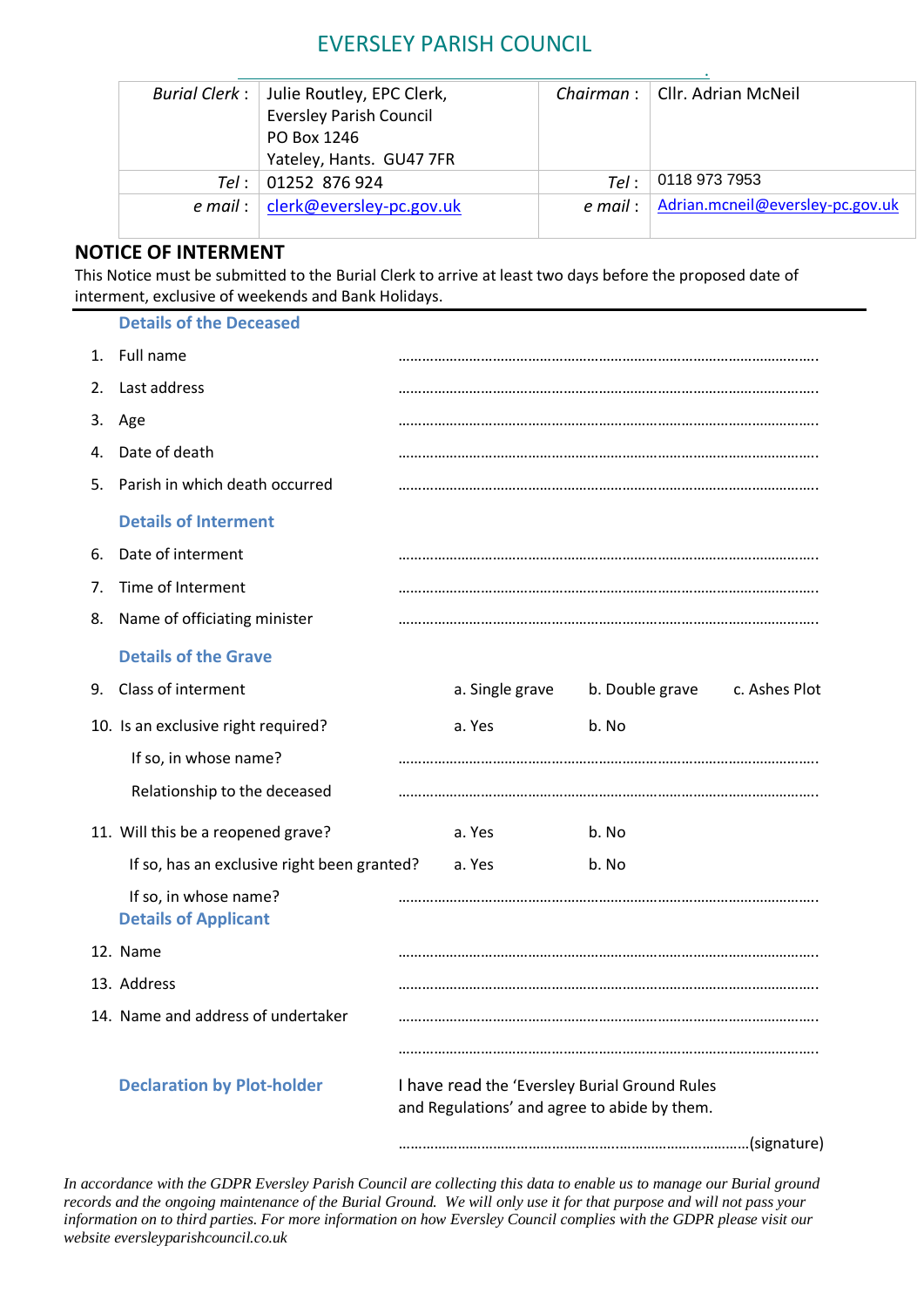| Burial Clerk :   Julie Routley, EPC Clerk, |      | Chairman :   Cllr. Adrian McNeil           |
|--------------------------------------------|------|--------------------------------------------|
| <b>Eversley Parish Council</b>             |      |                                            |
| PO Box 1246                                |      |                                            |
| Yateley, Hants. GU47 7FR                   |      |                                            |
| Tel: 01252 876924                          | Tel: | 0118 973 7953                              |
| e mail:   clerk@eversley-pc.gov.uk         |      | e mail:   Adrian.mcneil@eversley-pc.gov.uk |

## **APPLICATION TO ERECT A MONUMENT, KERBS, OR LEDGER STONE AND INSCRIPTION OR TO ADD AN INSCRIPTION TO AN EXISTING MONUMENT, KERB OR LEDGER STONE**

No monument, kerb or ledger stone should be erected in the EPC Burial Ground, unless and until it has been approved, in writing, by the Council or by the Burial Clerk.

#### Details of the Grave

- 1. Class of interment a. Single grave b. Double grave c. Ashes Plot
- 2. Name of the deceased ….……….………………………………………………………….

#### Details of proposed Monument and/or Kerbs and/or Ledger stone

| 4.  | <b>Dimensions</b>      | high  | Drawing, sketch or photograph            |
|-----|------------------------|-------|------------------------------------------|
|     |                        | wide  |                                          |
|     |                        | thick |                                          |
| .5. | Materials              |       |                                          |
| 6.  | Colour and finish      |       |                                          |
| 7.  | Any additional details |       | (Please use back of paper, if required.) |

#### Details of proposed (or additional) Inscription(s)

| 8.          | Wording and layout             |  |                                          |      |  |
|-------------|--------------------------------|--|------------------------------------------|------|--|
|             |                                |  |                                          |      |  |
|             |                                |  |                                          |      |  |
|             |                                |  |                                          |      |  |
| 9.          | Colour and finish              |  |                                          |      |  |
|             |                                |  |                                          |      |  |
|             |                                |  | (Please use back of paper, if required.) |      |  |
|             | <b>Details of Applicant</b>    |  |                                          |      |  |
| 10. Name    |                                |  |                                          |      |  |
|             |                                |  |                                          |      |  |
| 11. Address |                                |  |                                          |      |  |
|             |                                |  |                                          |      |  |
|             |                                |  |                                          |      |  |
| 12. Date    |                                |  | 13. Fee enclosed                         |      |  |
|             | Application granted / refused. |  |                                          | Date |  |

*In accordance with the GDPR Eversley Parish Council are collecting this data to enable us to manage our Burial ground records and the ongoing maintenance of the Burial Ground. We will only use it for that purpose and will not pass your information on to third parties. For more information on how Eversley Council complies with the GDPR please visit our website eversleyparishcouncil.co.uk*